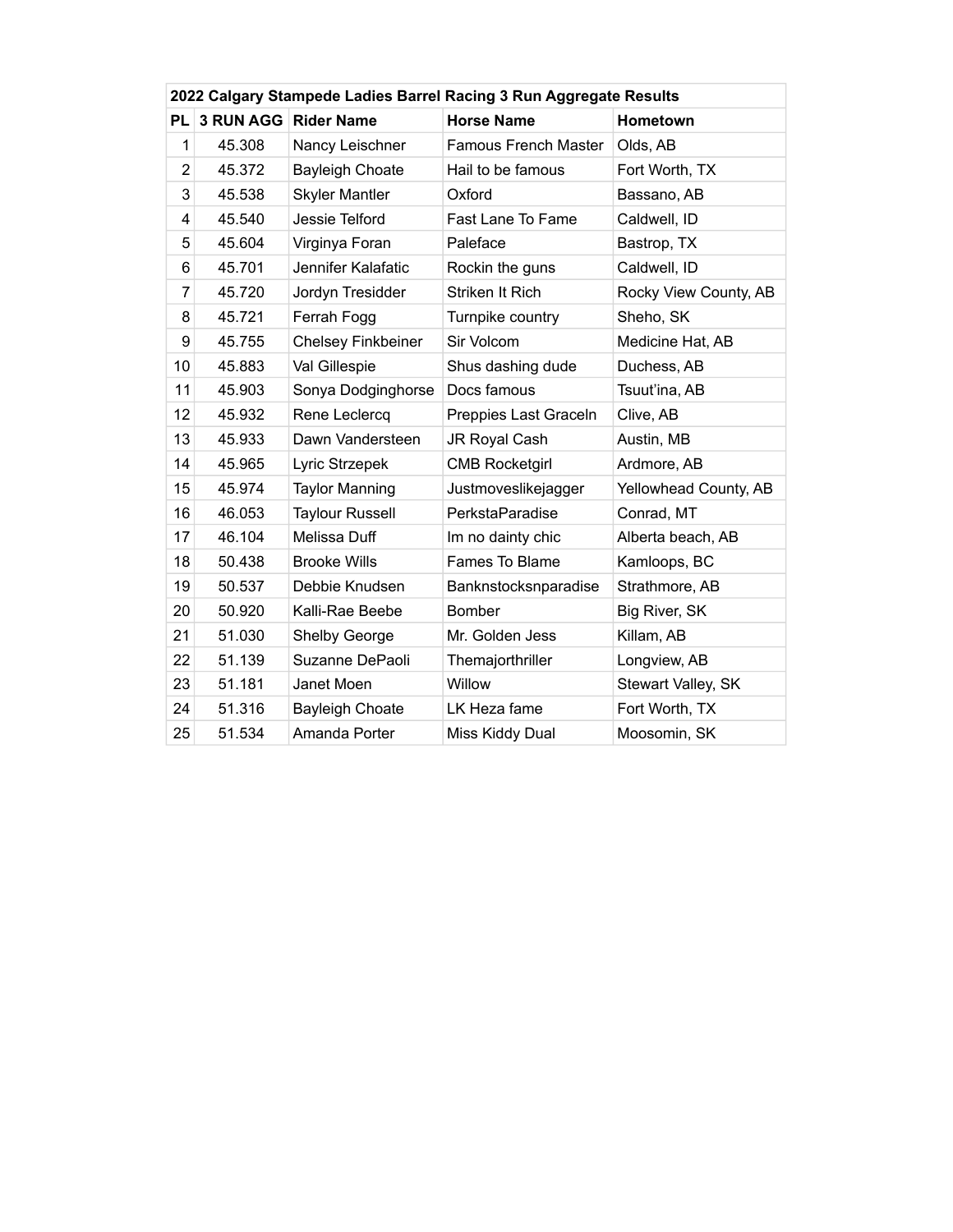| 2022 Calgary Stampede Ladies Barrel Racing 2 Run Aggregate Results |           |                           |                             |                       |  |  |  |
|--------------------------------------------------------------------|-----------|---------------------------|-----------------------------|-----------------------|--|--|--|
| <b>PL</b>                                                          | 2 RUN AGG | <b>Rider Name</b>         | <b>Horse Name</b>           | <b>Hometown</b>       |  |  |  |
| $\mathbf{1}$                                                       | 30.602    | Nancy Leischner           | <b>Famous French Master</b> | Olds, AB              |  |  |  |
| $\overline{2}$                                                     | 30.640    | <b>Bayleigh Choate</b>    | Hail to be famous           | Fort Worth, TX        |  |  |  |
| 3                                                                  | 30.641    | Dawn Vandersteen          | JR Royal Cash               | Austin, MB            |  |  |  |
| 4                                                                  | 30.671    | <b>Brooke Wills</b>       | Fames To Blame              | Kamloops, BC          |  |  |  |
| 5                                                                  | 30.759    | Debbie Knudsen            | Banknstocksnparadise        | Strathmore, AB        |  |  |  |
| 6                                                                  | 30.814    | Val Gillespie             | Shus dashing dude           | Duchess, AB           |  |  |  |
| $\overline{7}$                                                     | 30.840    | Ferrah Fogg               | Turnpike country            | Sheho, SK             |  |  |  |
| 8                                                                  | 30.844    | Virginya Foran            | Paleface                    | Bastrop, TX           |  |  |  |
| 9                                                                  | 30.882    | <b>Skyler Mantler</b>     | Oxford                      | Bassano, AB           |  |  |  |
| 10                                                                 | 30.911    | Jessie Telford            | Fast Lane To Fame           | Caldwell, ID          |  |  |  |
| 11                                                                 | 30.926    | Sonya Dodginghorse        | Docs famous                 | Tsuut'ina, AB         |  |  |  |
| 12                                                                 | 30.978    | Lyric Strzepek            | <b>CMB Rocketgirl</b>       | Ardmore, AB           |  |  |  |
| 13                                                                 | 31.041    | Jordyn Tresidder          | Striken It Rich             | Rocky View County, AB |  |  |  |
| 14                                                                 | 31.062    | Jennifer Kalafatic        | Rockin the guns             | Caldwell, ID          |  |  |  |
| 15                                                                 | 31.092    | <b>Taylor Manning</b>     | Justmoveslikejagger         | Yellowhead County, AB |  |  |  |
| 16                                                                 | 31.107    | Shelby George             | Mr. Golden Jess             | Killam, AB            |  |  |  |
| 17                                                                 | 31.145    | <b>Taylour Russell</b>    | PerkstaParadise             | Conrad, MT            |  |  |  |
| 18                                                                 | 31.154    | Janet Moen                | Willow                      | Stewart Valley, SK    |  |  |  |
| 19                                                                 | 31.182    | <b>Chelsey Finkbeiner</b> | Sir Volcom                  | Medicine Hat, AB      |  |  |  |
| 20                                                                 | 31.200    | Kalli-Rae Beebe           | Bomber                      | Big River, SK         |  |  |  |
| 21                                                                 | 31.208    | <b>Bayleigh Choate</b>    | LK Heza fame                | Fort Worth, TX        |  |  |  |
| 22                                                                 | 31.227    | Rene Leclercq             | Preppies Last Graceln       | Clive, AB             |  |  |  |
| 23                                                                 | 31.233    | Amanda Porter             | Miss Kiddy Dual             | Moosomin, SK          |  |  |  |
| 24                                                                 | 31.274    | Melissa Duff              | Im no dainty chic           | Alberta beach, AB     |  |  |  |
| 25                                                                 | 31.329    | Suzanne DePaoli           | Themajorthriller            | Longview, AB          |  |  |  |
| 26                                                                 | 31.340    | Ashtyn Wald               | One Bad Judy                | Grimshaw, AB          |  |  |  |
| 27                                                                 | 31.361    | Jennifer Hewko            | Haidas Holiday              | Sexsmith, AB          |  |  |  |
| 28                                                                 | 31.388    | Kareen Warren             | Hitch                       | Medicine hat, AB      |  |  |  |
| 29                                                                 | 31.407    | Kylie Whiteside           | <b>DDD Faithnfirewater</b>  | Longview, AB          |  |  |  |
| 30                                                                 | 31.408    | <b>Taylor Manning</b>     | Little Sexcee Cowboy        | Yellowhead County, AB |  |  |  |
| 31                                                                 | 31.411    | Trista Wilson             | <b>Bo</b>                   | Lloydminster, SK      |  |  |  |
| 32                                                                 | 31.416    | Kyla Simmons              | <b>Rimes Girl</b>           | Kamloops, BC          |  |  |  |
| 33                                                                 | 31.420    | Toni Dixon                | Cowboys Fame                | Foothills, AB         |  |  |  |
| 34                                                                 | 31.422    | Shayna Weir               | Moons Dyna                  | Ponoka, AB            |  |  |  |
| 35                                                                 | 31.430    | Kate Harris               | Eyedream of Fame            | 150 Mile House, BC    |  |  |  |
| 36                                                                 | 31.442    | <b>Taylor Cherry</b>      | Noonday Moon                | Crooked creek, AB     |  |  |  |
| 37                                                                 | 31.465    | Jules Hrdlicka            | Moneys Super Lucky          | Cypress County, AB    |  |  |  |
| 38                                                                 | 31.473    | Vanessa Salisbury         | Mito Judge Jaxon            | Claresholm, AB        |  |  |  |
| 39                                                                 | 31.485    | <b>Brooke Akune</b>       | SR Turn n Six Moons         | New Dayton, AB        |  |  |  |
| 40                                                                 | 31.491    | Cora Guest                | MR Jack Perry (Chopper)     | Lloydminster, SK      |  |  |  |
| 41                                                                 | 31.513    | Reena Robinson            | Freezie                     | Innisfail, AB         |  |  |  |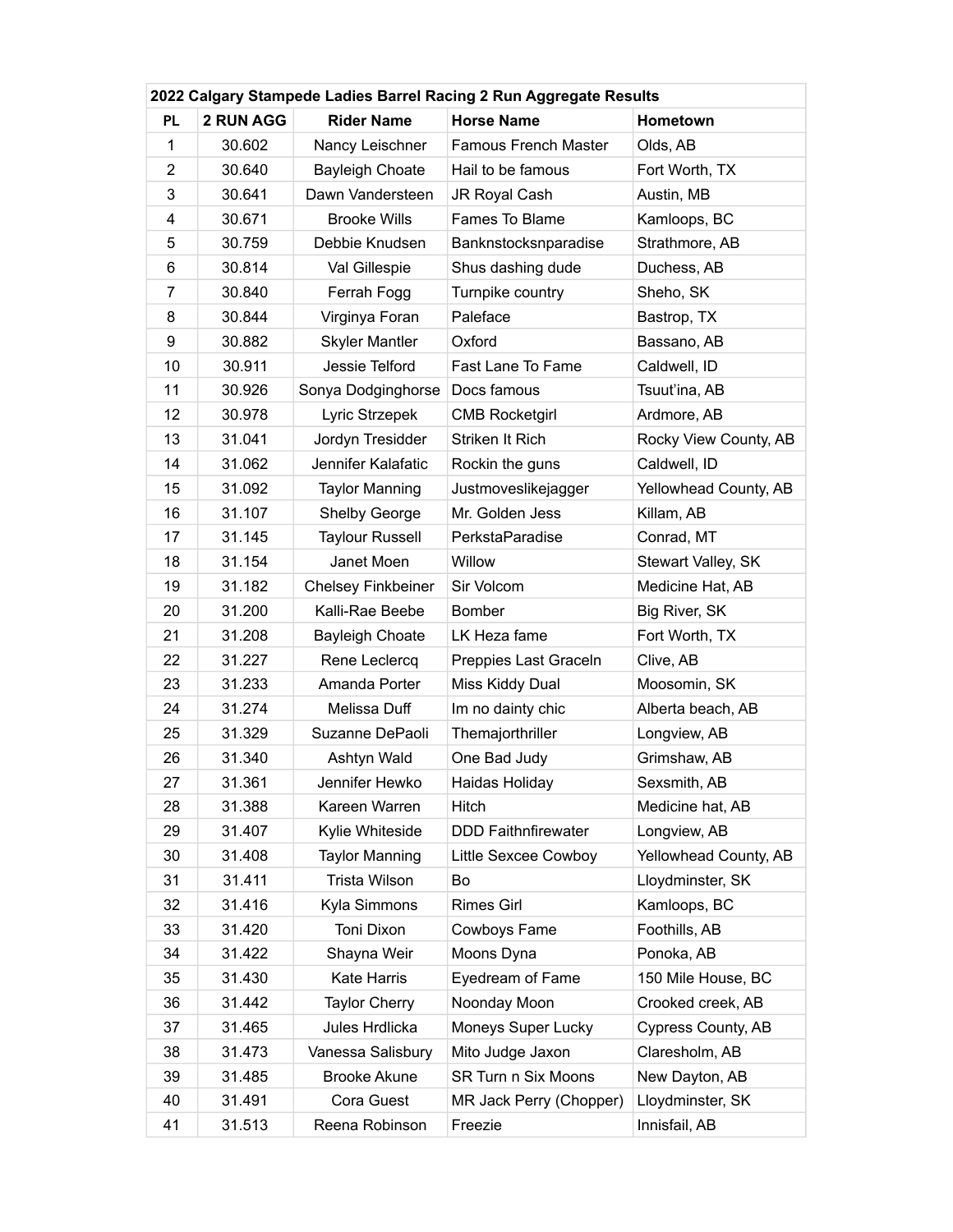| 2022 Calgary Stampede Ladies Barrel Racing 2 Run Aggregate Results |           |                        |                              |                       |  |  |  |
|--------------------------------------------------------------------|-----------|------------------------|------------------------------|-----------------------|--|--|--|
| <b>PL</b>                                                          | 2 RUN AGG | <b>Rider Name</b>      | <b>Horse Name</b>            | Hometown              |  |  |  |
| 42                                                                 | 31.520    | <b>Bradi Whiteside</b> | Preppies Bit of Jazz         | Longview, AB          |  |  |  |
| 43                                                                 | 31.573    | Melissa Thiessen       | Serious Therapy              | Stettler, AB          |  |  |  |
| 44                                                                 | 31.617    | Bobbi Henderson        | Howes Highon Firewater       | Alix, AB              |  |  |  |
| 45                                                                 | 31.641    | Karli Haeberle         | Salty                        | Viking, AB            |  |  |  |
| 46                                                                 | 31.646    | Lindsay Kruse          | Marthasspeedinbullet         | Fromberg, MT          |  |  |  |
| 47                                                                 | 31.667    | Tea Hataley            | Boondini on fire             | Yellowhead County, AB |  |  |  |
| 48                                                                 | 31.670    | Carolynn Knapp         | Lynx Java Honor              | Mayerthorpe, AB       |  |  |  |
| 49                                                                 | 31.689    | Alicia Udall           | Goin Perfect (Naughty)       | Taber, AB             |  |  |  |
| 50                                                                 | 31.737    | Jerri Duce             | Darn Wright Imfamous         | Okotoks, AB           |  |  |  |
| 51                                                                 | 31.741    | Reena Robinson         | <b>Toothpick</b>             | Innisfail, AB         |  |  |  |
| 52                                                                 | 31.749    | Katie Jackson          | Ts Halos Champ               | Millarville, AB       |  |  |  |
| 53                                                                 | 31.754    | Joleen Downey          | <b>Unnleashed Perfection</b> | Savona, BC            |  |  |  |
| 54                                                                 | 31.769    | Raelyn Hoy             | <b>Filoslil Dry Doc</b>      | Nanton, AB            |  |  |  |
| 55                                                                 | 31.804    | Melissa Anderson       | Paystreak                    | Lloydminster, SK      |  |  |  |
| 56                                                                 | 31.821    | Dalyce Temple          | <b>RNR Breannas Guy</b>      | Surrey, BC            |  |  |  |
| 57                                                                 | 31.823    | Savanna Antoniuk       | Shorty                       | Hinton, AB            |  |  |  |
| 58                                                                 | 31.828    | <b>Taralyn Musfelt</b> | Kodi                         | Medicine Hat, AB      |  |  |  |
| 59                                                                 | 31.867    | Shayna Weir            | Smart honey moon             | Ponoka, AB            |  |  |  |
| 60                                                                 | 31.872    | Kaitlin Haeberle       | Jess                         | Viking, AB            |  |  |  |
| 61                                                                 | 31.905    | Vicki Kenworthy        | DS Vegas Sun                 | Wainwright, AB        |  |  |  |
| 62                                                                 | 31.907    | Vanessa Kraft          | Tuffy                        | Hanna, AB             |  |  |  |
| 63                                                                 | 31.915    | Kelsey Meston          | <b>Black Dog Drift</b>       | Stettler, AB          |  |  |  |
| 64                                                                 | 31.978    | Dayna Sewell           | Key To A Fast Chic           | Sundre, AB            |  |  |  |
| 65                                                                 | 31.994    | Jennifer Neudorf       | <b>UX Kimmitted ta Fame</b>  | Grande Prairie, AB    |  |  |  |
| 66                                                                 | 32.019    | Sophie Couture         | <b>Bully Finest diamond</b>  | Madden, AB            |  |  |  |
| 67                                                                 | 32.035    | Halle Bedwell          | Lena                         | Streamstown, AB       |  |  |  |
| 68                                                                 | 32.061    | Kayley Anderson        | <b>Broomstick</b>            | Minburn, AB           |  |  |  |
| 69                                                                 | 32.065    | Cheyenne Klepper       | Dirrty Money                 | Parkland County, AB   |  |  |  |
| 70                                                                 | 32.101    | <b>Sherry Andrew</b>   | Seekin Easy Leo              | Three Hills, AB       |  |  |  |
| 71                                                                 | 32.106    | Sasha Noval            | Preppies Last Judge          | Granum, AB            |  |  |  |
| 72                                                                 | 32.116    | <b>Braidy Howes</b>    | Howes About My Guy           | Metiskow, AB          |  |  |  |
| 73                                                                 | 32.314    | Kristin York           | Perfect Sirocco              | Sundre, AB            |  |  |  |
| 74                                                                 | 32.345    | <b>Mandy Pincott</b>   | Flit                         | Forest Grove, BC      |  |  |  |
| 75                                                                 | 32.879    | <b>Taylor Giles</b>    | Portia Red Lynx              | Rockyview County, AB  |  |  |  |
| 76                                                                 | 32.945    | Victoria VanDerVoort   | He's My Romeo                | Red Deer County, AB   |  |  |  |
| 77                                                                 | 32.949    | <b>Brittany Beyer</b>  | Lil Ruf Sunfire              | Coaldale, AB          |  |  |  |
| 78                                                                 | 35.518    | Rylee McKenzie         | <b>GKS French Fries</b>      | St. Paul, AB          |  |  |  |
| 79                                                                 | 35.588    | Kareen Warren          | Minor                        | Medicine hat, AB      |  |  |  |
| 80                                                                 | 35.830    | Jennifer Neudorf       | Escalating                   | Grande Prairie, AB    |  |  |  |
| 81                                                                 | 35.834    | Bobbi Henderson        | Howes Turnem Tight           | Alix, AB              |  |  |  |
| 82                                                                 | 35.926    | Cranna Roberts         | Kn born this way             | Red Deer County, AB   |  |  |  |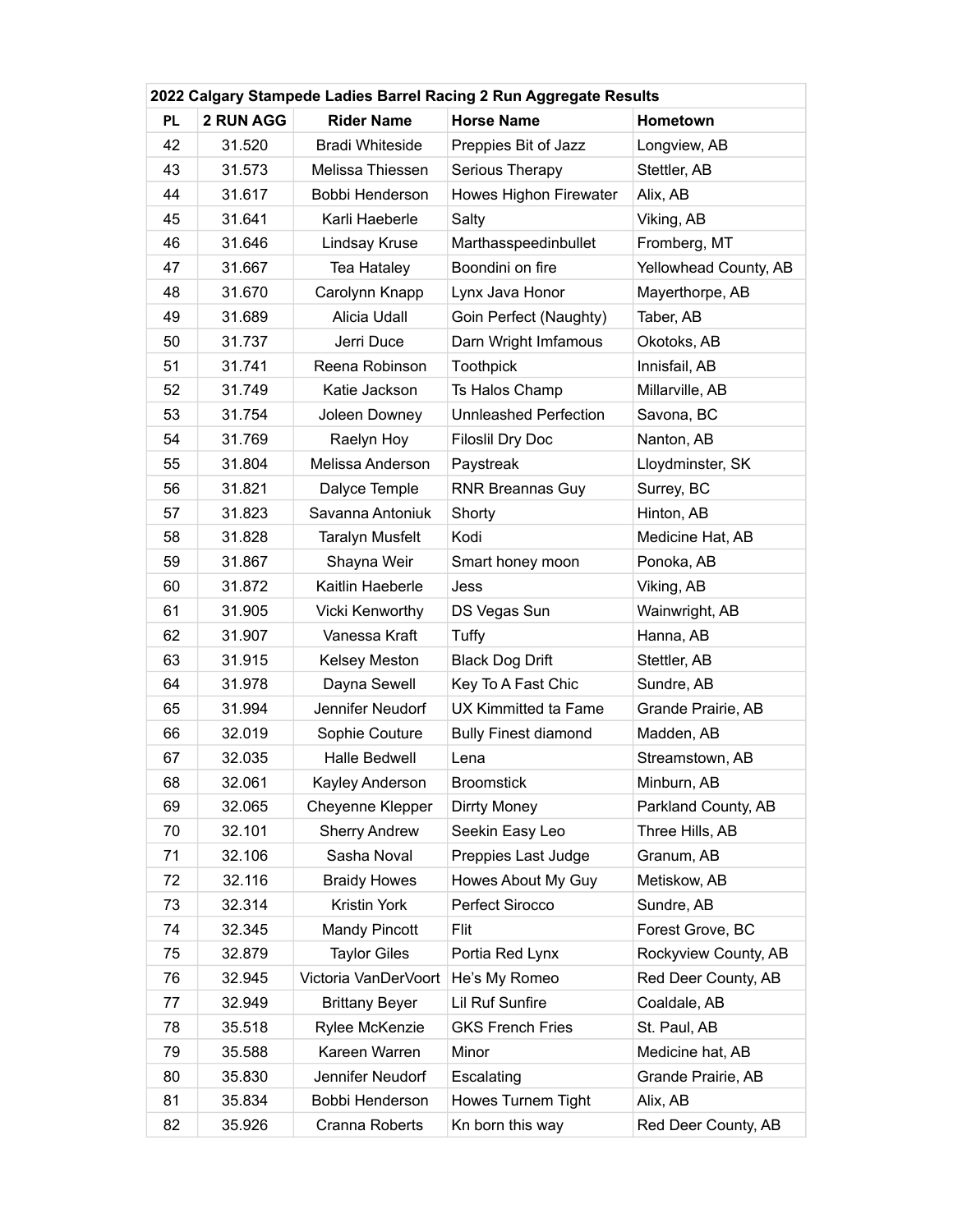| 2022 Calgary Stampede Ladies Barrel Racing 2 Run Aggregate Results |           |                            |                             |                     |  |  |
|--------------------------------------------------------------------|-----------|----------------------------|-----------------------------|---------------------|--|--|
| <b>PL</b>                                                          | 2 RUN AGG | <b>Rider Name</b>          | <b>Horse Name</b>           | Hometown            |  |  |
| 83                                                                 | 36.002    | Kirsty White               | Taledega                    | Big Valley, AB      |  |  |
| 84                                                                 | 36.275    | Cati McArthur              | Champion                    | Red Deer County, AB |  |  |
| 85                                                                 | 36.361    | Lisa Trach                 | Spot Me Up                  | Sturgeon County, AB |  |  |
| 86                                                                 | 36.395    | Jennifer Neudorf           | Fames Syzygy (Big Z)        | Grande Prairie, AB  |  |  |
| 87                                                                 | 36.477    | <b>Bradi Whiteside</b>     | <b>Slicks Sweet Legacy</b>  | Longview, AB        |  |  |
| 88                                                                 | 36.521    | <b>Celeste Montpellier</b> | <b>Genuine Perks</b>        | Stettler, AB        |  |  |
| 89                                                                 | 36.616    | Karly Mclean               | <b>Stitch</b>               | Nanton, AB          |  |  |
| 90                                                                 | 36.736    | Jordie Likes               | <b>Heavensent King Girl</b> | Valleyview, AB      |  |  |
| 91                                                                 | 36.779    | Diane Sewell               | <b>First Prize Sass</b>     | Sundre, AB          |  |  |
| 92                                                                 | 36.791    | Traci Macdonald            | Foxys Fiona                 | Erskine, AB         |  |  |
| 93                                                                 | 36.854    | Jimmie Smith               | Lever Action                | Mc Dade, TX         |  |  |
| 94                                                                 | 37.011    | Montana Aitken             | Zombie                      | Cardston, AB        |  |  |
| 95                                                                 | 37.035    | Talia Powelson             | Snowbound Romeo             | Welling, AB         |  |  |
| 96                                                                 | 37.086    | Jade Kenney                | Mike                        | Canyon, TX          |  |  |
| 97                                                                 | 37.208    | Joleen Downey              | SF Eyesawebitfamouse        | Savona, BC          |  |  |
| 98                                                                 | 37.323    | Tammy Lee Taylor           | Dega                        | Sherwood Park, AB   |  |  |
| 99                                                                 | 37.724    | Loree Fleck                | <b>MTRPeppylilpeggy</b>     | Bodo, AB            |  |  |
| 100                                                                | 38.246    | Danielle Tresidder         | Plain On Ice                | Rocky View, AB      |  |  |
| 101                                                                | 40.862    | Jimmie Smith               | Sipping On Firewater        | Mc Dade, TX         |  |  |
| 102                                                                | 41.241    | <b>Braidy Howes</b>        | <b>BB Pure Reid</b>         | Metiskow, AB        |  |  |
| 103                                                                | 41.371    | Lane Wills                 | Astreakofwoodbridge         | Pouce Coupe, BC     |  |  |
| 104                                                                | 41.803    | Madelin Pozzobon           | A streaking hula            | Savona, BC          |  |  |
| 105                                                                | 41.905    | Jacey Boyes                | Dacs Lazer Rock Star        | Souris, MB          |  |  |
| 106                                                                | 42.466    | Jeanie Olson               | Bingham                     | Meadow lake, SK     |  |  |
| 107                                                                | 42.644    | Cranna Roberts             | Blurr the judge             | Red Deer County, AB |  |  |
| 109                                                                |           | Jessie Telford             | <b>Awesome News</b>         | Caldwell, ID        |  |  |
| 109                                                                |           | Kylie Whiteside            | Ima rebel master            | Longview, AB        |  |  |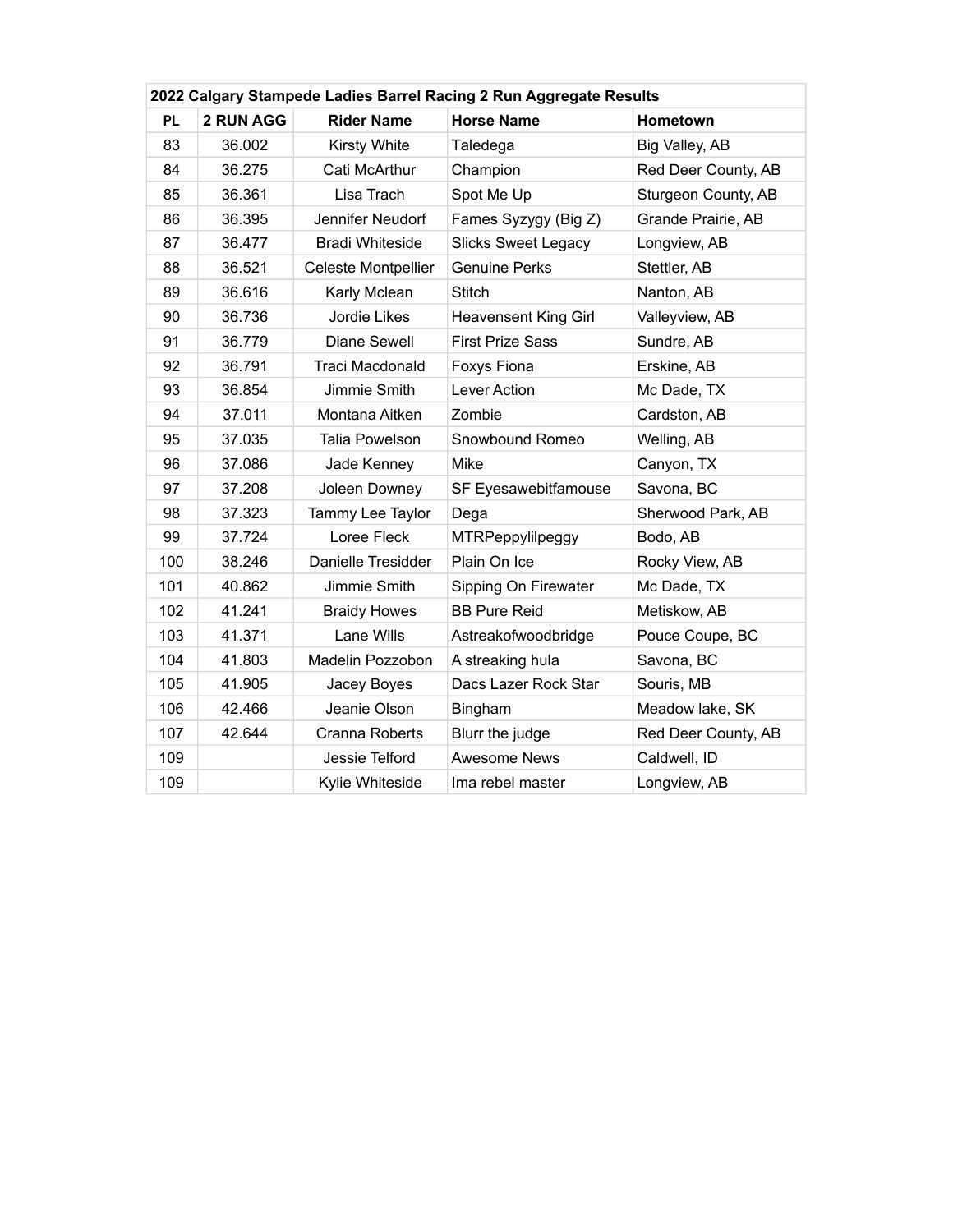|                | 2022 Calgary Stampede Ladies Barrel Racing Round 3 Results |                |                           |                             |                       |
|----------------|------------------------------------------------------------|----------------|---------------------------|-----------------------------|-----------------------|
| <b>PL</b>      | <b>RUN3</b>                                                | DRAW#3         | <b>Rider Name</b>         | <b>Horse Name</b>           | Hometown              |
| 1              | 14.573                                                     | 19             | <b>Chelsey Finkbeiner</b> | Sir Volcom                  | Medicine Hat, AB      |
| $\overline{2}$ | 14.629                                                     | 10             | Jessie Telford            | Fast Lane To Fame           | Caldwell, ID          |
| 3              | 14.639                                                     | 14             | Jennifer Kalafatic        | Rockin the guns             | Caldwell, ID          |
| 4              | 14.656                                                     | 9              | <b>Skyler Mantler</b>     | Oxford                      | Bassano, AB           |
| 5              | 14.679                                                     | 13             | Jordyn Tresidder          | Striken It Rich             | Rocky View County, AB |
| 6              | 14.705                                                     | 22             | Rene Leclercq             | Preppies Last Graceln       | Clive, AB             |
| 7              | 14.706                                                     | 1              | Nancy Leischner           | <b>Famous French Master</b> | Olds, AB              |
| 8              | 14.732                                                     | $\overline{2}$ | <b>Bayleigh Choate</b>    | Hail to be famous           | Fort Worth, TX        |
| 9              | 14.760                                                     | 8              | Virginya Foran            | Paleface                    | Bastrop, TX           |
| 10             | 14.830                                                     | 24             | Melissa Duff              | Im no dainty chic           | Alberta beach, AB     |
| 11             | 14.881                                                     | 7              | Ferrah Fogg               | Turnpike country            | Sheho, SK             |
| 12             | 14.882                                                     | 15             | <b>Taylor Manning</b>     | Justmoveslikejagger         | Yellowhead County, AB |
| 13             | 14.908                                                     | 17             | <b>Taylour Russell</b>    | PerkstaParadise             | Conrad, MT            |
| 14             | 14.977                                                     | 11             | Sonya Dodginghorse        | Docs famous                 | Tsuut'ina, AB         |
| 15             | 14.987                                                     | 12             | Lyric Strzepek            | <b>CMB Rocketgirl</b>       | Ardmore, AB           |
| 16             | 15.069                                                     | 6              | Val Gillespie             | Shus dashing dude           | Duchess, AB           |
| 17             | 15.292                                                     | 3              | Dawn Vandersteen          | JR Royal Cash               | Austin, MB            |
| 18             | 19.720                                                     | 20             | Kalli-Rae Beebe           | Bomber                      | Big River, SK         |
| 19             | 19.767                                                     | 4              | <b>Brooke Wills</b>       | Fames To Blame              | Kamloops, BC          |
| 20             | 19.778                                                     | 5              | Debbie Knudsen            | Banknstocksnparadise        | Strathmore, AB        |
| 21             | 19.810                                                     | 25             | Suzanne DePaoli           | Themajorthriller            | Longview, AB          |
| 22             | 19.923                                                     | 16             | Shelby George             | Mr. Golden Jess             | Killam, AB            |
| 23             | 20.027                                                     | 18             | Janet Moen                | Willow                      | Stewart Valley, SK    |
| 24             | 20.108                                                     | 21             | <b>Bayleigh Choate</b>    | LK Heza fame                | Fort Worth, TX        |
| 25             | 20.301                                                     | 23             | Amanda Porter             | Miss Kiddy Dual             | Moosomin, SK          |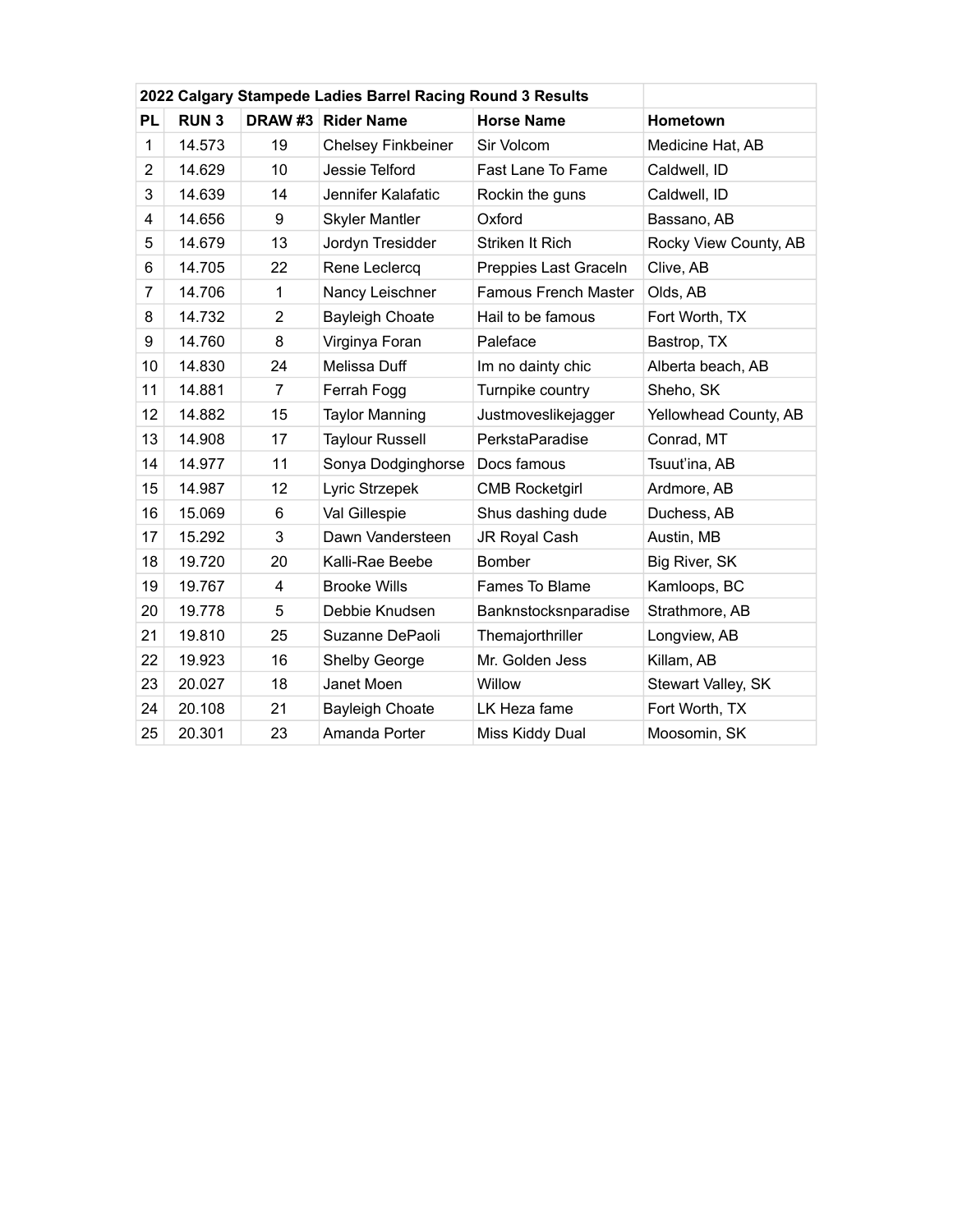|                | 2022 Calgary Stampede Ladies Barrel Racing Round 2 Results |              |                           |                             |                       |
|----------------|------------------------------------------------------------|--------------|---------------------------|-----------------------------|-----------------------|
| <b>PL</b>      | <b>RUN2</b>                                                |              | <b>DRAW #: Rider Name</b> | <b>Horse Name</b>           | Hometown              |
| 1              | 14.661                                                     | 34           | Jessie Telford            | Fast Lane To Fame           | Caldwell, ID          |
| $\overline{2}$ | 14.725                                                     | 50           | <b>Bayleigh Choate</b>    | Hail to be famous           | Fort Worth, TX        |
| 3              | 14.735                                                     | 56           | <b>Brooke Wills</b>       | Fames To Blame              | Kamloops, BC          |
| 4              | 14.748                                                     | 77           | <b>Skyler Mantler</b>     | Oxford                      | Bassano, AB           |
| 5              | 14.778                                                     | 96           | Ferrah Fogg               | Turnpike country            | Sheho, SK             |
| 6              | 14.793                                                     | 82           | Kylie Whiteside           | <b>DDD Faithnfirewater</b>  | Longview, AB          |
| $\overline{7}$ | 14.807                                                     | 70           | Jennifer Kalafatic        | Rockin the guns             | Caldwell, ID          |
| 8              | 14.818                                                     | 22           | Sonya Dodginghorse        | Docs famous                 | Tsuut'ina, AB         |
| 9              | 14.827                                                     | 94           | <b>Bayleigh Choate</b>    | LK Heza fame                | Fort Worth, TX        |
| 10             | 14.849                                                     | 76           | Debbie Knudsen            | Banknstocksnparadise        | Strathmore, AB        |
| 11             | 14.882                                                     | 13           | Nancy Leischner           | <b>Famous French Master</b> | Olds, AB              |
| 12             | 14.893                                                     | 68           | Kalli-Rae Beebe           | <b>Bomber</b>               | Big River, SK         |
| 13             | 14.897                                                     | 55           | Dawn Vandersteen          | JR Royal Cash               | Austin, MB            |
| 14             | 14.905                                                     | 25           | Val Gillespie             | Shus dashing dude           | Duchess, AB           |
| 15             | 14.932                                                     | 42           | <b>Taylor Manning</b>     | Justmoveslikejagger         | Yellowhead County, AB |
| 16             | 14.943                                                     | 57           | Melissa Thiessen          | Serious Therapy             | Stettler, AB          |
| 17             | 14.963                                                     | 6            | Jordyn Tresidder          | Striken It Rich             | Rocky View County, AB |
| 18             | 14.976                                                     | 87           | <b>Bradi Whiteside</b>    | Preppies Bit of Jazz        | Longview, AB          |
| 19             | 14.996                                                     | 24           | Ashtyn Wald               | One Bad Judy                | Grimshaw, AB          |
| 20             | 15.006                                                     | 69           | <b>Chelsey Finkbeiner</b> | Sir Volcom                  | Medicine Hat, AB      |
| 21             | 15.012                                                     | 7            | Virginya Foran            | Paleface                    | Bastrop, TX           |
| 22             | 15.021                                                     | 44           | Rene Leclercq             | Preppies Last Graceln       | Clive, AB             |
| 23             | 15.041                                                     | 41           | Lyric Strzepek            | <b>CMB Rocketgirl</b>       | Ardmore, AB           |
| 24             | 15.069                                                     | 91           | <b>Brooke Akune</b>       | <b>SR Turn n Six Moons</b>  | New Dayton, AB        |
| 25             | 15.073                                                     | 40           | Bobbi Henderson           | Howes Highon Firewater      | Alix, AB              |
| 26             | 15.115                                                     | 26           | <b>Taylor Cherry</b>      | Noonday Moon                | Crooked creek, AB     |
| 27             | 15.119                                                     | 106          | <b>Taylour Russell</b>    | PerkstaParadise             | Conrad, MT            |
| 28             | 15.137                                                     | 100          | Kareen Warren             | Hitch                       | Medicine hat, AB      |
| 29             | 15.139                                                     | 98           | Melissa Duff              | Im no dainty chic           | Alberta beach, AB     |
| 30             | 15.148                                                     | 101          | <b>Taylor Manning</b>     | Little Sexcee Cowboy        | Yellowhead County, AB |
| 31             | 15.153                                                     | 92           | Lindsay Kruse             | Marthasspeedinbullet        | Fromberg, MT          |
| 32             | 15.166                                                     | 45           | Toni Dixon                | Cowboys Fame                | Foothills, AB         |
| 33             | 15.173                                                     | $\mathbf{2}$ | Dalyce Temple             | <b>RNR Breannas Guy</b>     | Surrey, BC            |
| 34             | 15.190                                                     | 23           | Jennifer Hewko            | Haidas Holiday              | Sexsmith, AB          |
| 35             | 15.197                                                     | 86           | <b>Sherry Andrew</b>      | Seekin Easy Leo             | Three Hills, AB       |
| 36             | 15.202                                                     | 97           | Janet Moen                | Willow                      | Stewart Valley, SK    |
| 37             | 15.203                                                     | 99           | Cora Guest                | MR Jack Perry (Chopper)     | Lloydminster, SK      |
| 38             | 15.205                                                     | 62           | Tea Hataley               | Boondini on fire            | Yellowhead County, AB |
| 39             | 15.206                                                     | 48           | Shayna Weir               | Smart honey moon            | Ponoka, AB            |
| 40             | 15.210                                                     | 9            | Alicia Udall              | Goin Perfect (Naughty)      | Taber, AB             |
| 41             | 15.212                                                     | 15           | Jules Hrdlicka            | Moneys Super Lucky          | Cypress County, AB    |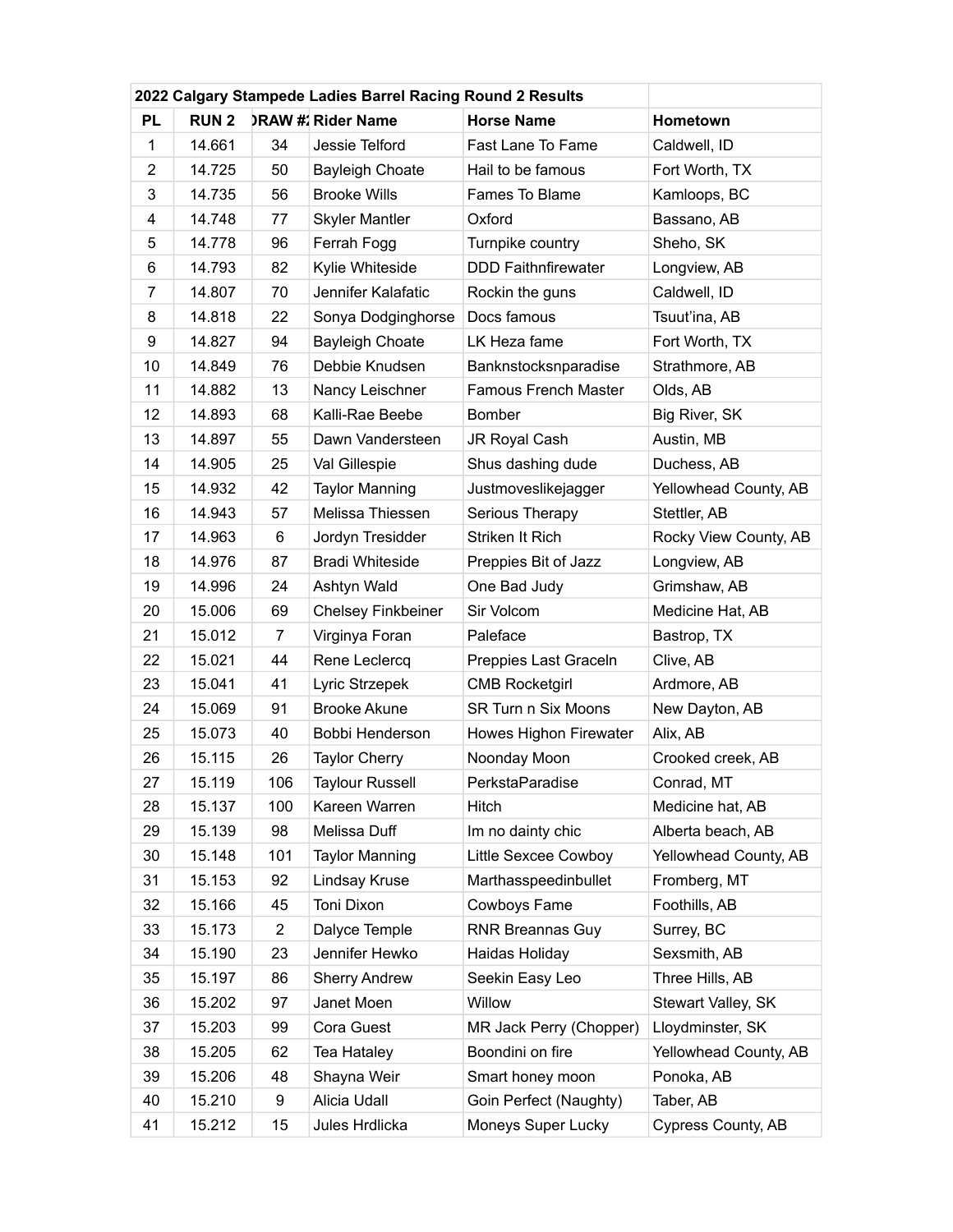|           | 2022 Calgary Stampede Ladies Barrel Racing Round 2 Results |     |                           |                              |                      |
|-----------|------------------------------------------------------------|-----|---------------------------|------------------------------|----------------------|
| <b>PL</b> | <b>RUN 2</b>                                               |     | <b>DRAW #: Rider Name</b> | <b>Horse Name</b>            | Hometown             |
| 42        | 15.213                                                     | 58  | Vanessa Kraft             | Tuffy                        | Hanna, AB            |
| 43        | 15.216                                                     | 109 | Shayna Weir               | Moons Dyna                   | Ponoka, AB           |
| 44        | 15.220                                                     | 71  | Suzanne DePaoli           | Themajorthriller             | Longview, AB         |
| 45        | 15.222                                                     | 27  | <b>Shelby George</b>      | Mr. Golden Jess              | Killam, AB           |
| 46        | 15.233                                                     | 105 | Katie Jackson             | Ts Halos Champ               | Millarville, AB      |
| 47        | 15.239                                                     | 5   | Kaitlin Haeberle          | Jess                         | Viking, AB           |
| 48        | 15.241                                                     | 20  | Cheyenne Klepper          | Dirrty Money                 | Parkland County, AB  |
| 49        | 15.249                                                     | 38  | Trista Wilson             | Bo                           | Lloydminster, SK     |
| 50        | 15.266                                                     | 74  | Karli Haeberle            | Salty                        | Viking, AB           |
| 51        | 15.271                                                     | 30  | Joleen Downey             | <b>Unnleashed Perfection</b> | Savona, BC           |
| 52        | 15.282                                                     | 29  | Savanna Antoniuk          | Shorty                       | Hinton, AB           |
| 53        | 15.294                                                     | 73  | Kyla Simmons              | <b>Rimes Girl</b>            | Kamloops, BC         |
| 54        | 15.304                                                     | 1   | Carolynn Knapp            | Lynx Java Honor              | Mayerthorpe, AB      |
| 55        | 15.310                                                     | 17  | Amanda Porter             | Miss Kiddy Dual              | Moosomin, SK         |
| 56        | 15.327                                                     | 63  | Raelyn Hoy                | <b>Filoslil Dry Doc</b>      | Nanton, AB           |
| 57        | 15.345                                                     | 43  | Reena Robinson            | Freezie                      | Innisfail, AB        |
| 58        | 15.363                                                     | 60  | Kate Harris               | Eyedream of Fame             | 150 Mile House, BC   |
| 59        | 15.405                                                     | 90  | Reena Robinson            | <b>Toothpick</b>             | Innisfail, AB        |
| 60        | 15.415                                                     | 78  | Sophie Couture            | <b>Bully Finest diamond</b>  | Madden, AB           |
| 61        | 15.440                                                     | 52  | Vanessa Salisbury         | Mito Judge Jaxon             | Claresholm, AB       |
| 62        | 15.476                                                     | 14  | Vicki Kenworthy           | DS Vegas Sun                 | Wainwright, AB       |
| 63        | 15.478                                                     | 47  | Jerri Duce                | Darn Wright Imfamous         | Okotoks, AB          |
| 64        | 15.483                                                     | 46  | <b>Braidy Howes</b>       | Howes About My Guy           | Metiskow, AB         |
| 65        | 15.505                                                     | 12  | <b>Taralyn Musfelt</b>    | Kodi                         | Medicine Hat, AB     |
| 66        | 15.526                                                     | 28  | Kayley Anderson           | <b>Broomstick</b>            | Minburn, AB          |
| 67        | 15.530                                                     | 81  | <b>Halle Bedwell</b>      | Lena                         | Streamstown, AB      |
| 68        | 15.531                                                     | 65  | Kristin York              | Perfect Sirocco              | Sundre, AB           |
| 69        | 15.539                                                     | 85  | Kelsey Meston             | <b>Black Dog Drift</b>       | Stettler, AB         |
| 70        | 15.567                                                     | 16  | Sasha Noval               | Preppies Last Judge          | Granum, AB           |
| 71        | 15.596                                                     | 37  | Jennifer Neudorf          | UX Kimmitted ta Fame         | Grande Prairie, AB   |
| 72        | 15.597                                                     | 67  | Dayna Sewell              | Key To A Fast Chic           | Sundre, AB           |
| 73        | 15.654                                                     | 80  | Melissa Anderson          | Paystreak                    | Lloydminster, SK     |
| 74        | 15.751                                                     | 84  | <b>Mandy Pincott</b>      | Flit                         | Forest Grove, BC     |
| 75        | 15.889                                                     | 18  | <b>Brittany Beyer</b>     | Lil Ruf Sunfire              | Coaldale, AB         |
| 76        | 15.906                                                     | 93  | <b>Taylor Giles</b>       | Portia Red Lynx              | Rockyview County, AB |
| 77        | 16.146                                                     | 75  | Victoria VanDerVoort      | He's My Romeo                | Red Deer County, AB  |
| 78        | 19.664                                                     | 66  | Kirsty White              | Taledega                     | Big Valley, AB       |
| 79        | 19.764                                                     | 79  | Rylee McKenzie            | <b>GKS French Fries</b>      | St. Paul, AB         |
| 80        | 19.774                                                     | 36  | Kareen Warren             | Minor                        | Medicine hat, AB     |
| 81        | 19.812                                                     | 88  | Bobbi Henderson           | Howes Turnem Tight           | Alix, AB             |
| 82        | 20.063                                                     | 108 | Cranna Roberts            | Kn born this way             | Red Deer County, AB  |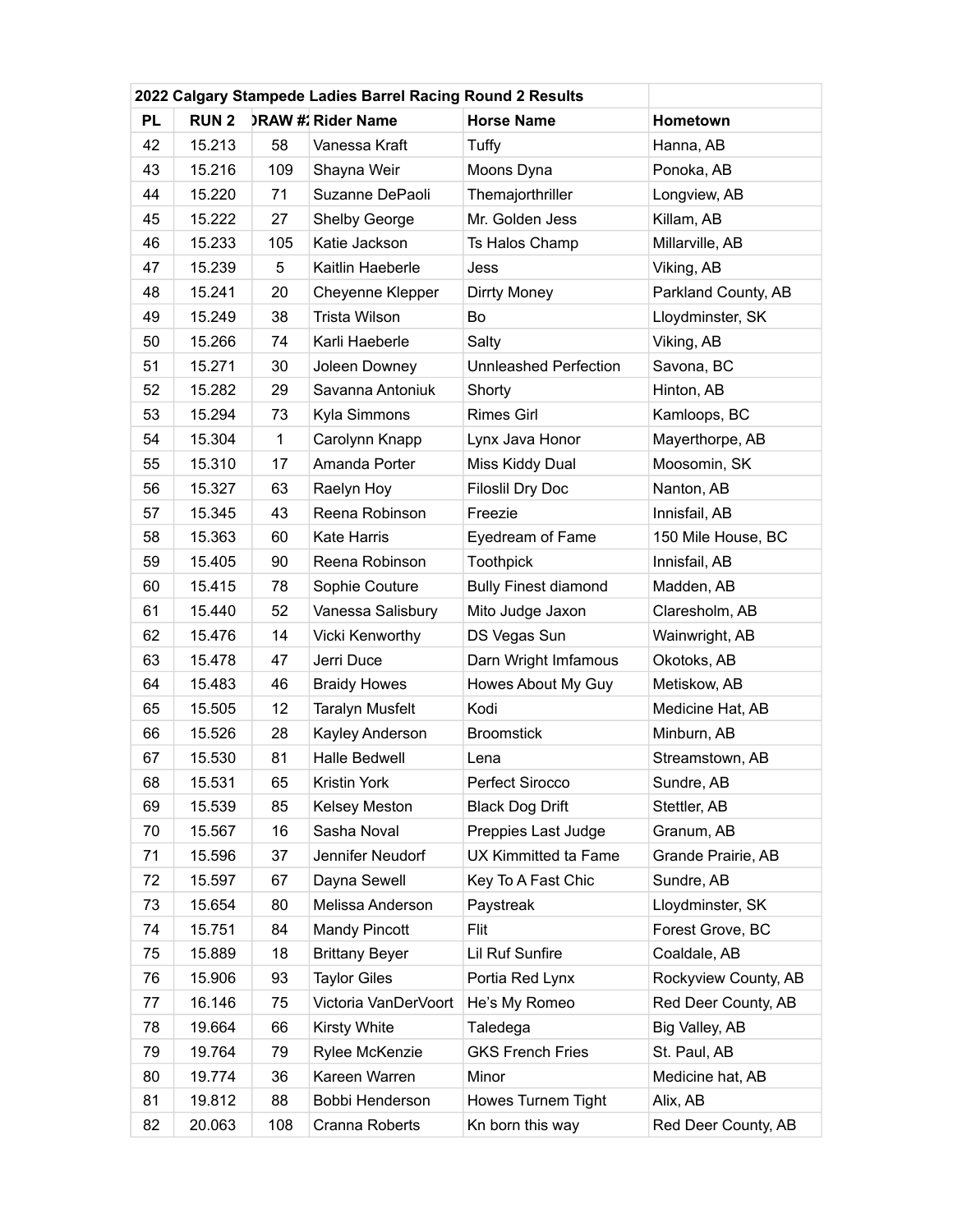| 2022 Calgary Stampede Ladies Barrel Racing Round 2 Results |           |             |     |                           |                             |                     |  |
|------------------------------------------------------------|-----------|-------------|-----|---------------------------|-----------------------------|---------------------|--|
|                                                            | <b>PL</b> | <b>RUN2</b> |     | <b>DRAW #: Rider Name</b> | <b>Horse Name</b>           | Hometown            |  |
|                                                            | 83        | 20.077      | 39  | <b>Bradi Whiteside</b>    | <b>Slicks Sweet Legacy</b>  | Longview, AB        |  |
|                                                            | 84        | 20.103      | 89  | Jennifer Neudorf          | Escalating                  | Grande Prairie, AB  |  |
|                                                            | 85        | 20.198      | 61  | Talia Powelson            | Snowbound Romeo             | Welling, AB         |  |
|                                                            | 86        | 20.212      | 64  | Lisa Trach                | Spot Me Up                  | Sturgeon County, AB |  |
|                                                            | 87        | 20.261      | 72  | Karly Mclean              | <b>Stitch</b>               | Nanton, AB          |  |
|                                                            | 88        | 20.270      | 8   | Jennifer Neudorf          | Fames Syzygy (Big Z)        | Grande Prairie, AB  |  |
|                                                            | 89        | 20.284      | 3   | Cati McArthur             | Champion                    | Red Deer County, AB |  |
|                                                            | 90        | 20.328      | 83  | Diane Sewell              | <b>First Prize Sass</b>     | Sundre, AB          |  |
|                                                            | 91        | 20.361      | 54  | Jimmie Smith              | Lever Action                | Mc Dade, TX         |  |
|                                                            | 92        | 20.370      | 11  | Montana Aitken            | Zombie                      | Cardston, AB        |  |
|                                                            | 93        | 20.379      | 21  | Celeste Montpellier       | <b>Genuine Perks</b>        | Stettler, AB        |  |
|                                                            | 94        | 20.402      | 19  | Jordie Likes              | <b>Heavensent King Girl</b> | Valleyview, AB      |  |
|                                                            | 95        | 20.436      | 103 | Joleen Downey             | SF Eyesawebitfamouse        | Savona, BC          |  |
|                                                            | 96        | 20.534      | 53  | Jade Kenney               | Mike                        | Canyon, TX          |  |
|                                                            | 97        | 20.601      | 104 | <b>Traci Macdonald</b>    | Foxys Fiona                 | Erskine, AB         |  |
|                                                            | 98        | 20.859      | 59  | Tammy Lee Taylor          | Dega                        | Sherwood Park, AB   |  |
|                                                            | 99        | 21.142      | 4   | Loree Fleck               | MTRPeppylilpeggy            | Bodo, AB            |  |
|                                                            | 100       | 21.603      | 10  | Danielle Tresidder        | Plain On Ice                | Rocky View, AB      |  |
|                                                            | 101       | 24.845      | 107 | Jimmie Smith              | Sipping On Firewater        | Mc Dade, TX         |  |
|                                                            | 102       | 25.138      | 32  | Jacey Boyes               | Dacs Lazer Rock Star        | Souris, MB          |  |
|                                                            | 103       | 25.189      | 33  | Lane Wills                | Astreakofwoodbridge         | Pouce Coupe, BC     |  |
|                                                            | 104       | 25.193      | 102 | <b>Braidy Howes</b>       | <b>BB Pure Reid</b>         | Metiskow, AB        |  |
|                                                            | 105       | 25.493      | 35  | Madelin Pozzobon          | A streaking hula            | Savona, BC          |  |
|                                                            | 106       | 25.835      | 31  | Jeanie Olson              | Bingham                     | Meadow lake, SK     |  |
|                                                            | 107       | 26.181      | 51  | Cranna Roberts            | Blurr the judge             | Red Deer County, AB |  |
|                                                            | 109       | <b>NTO</b>  | 49  | Kylie Whiteside           | Ima rebel master            | Longview, AB        |  |
|                                                            | 109       | <b>NTO</b>  | 95  | Jessie Telford            | <b>Awesome News</b>         | Caldwell, ID        |  |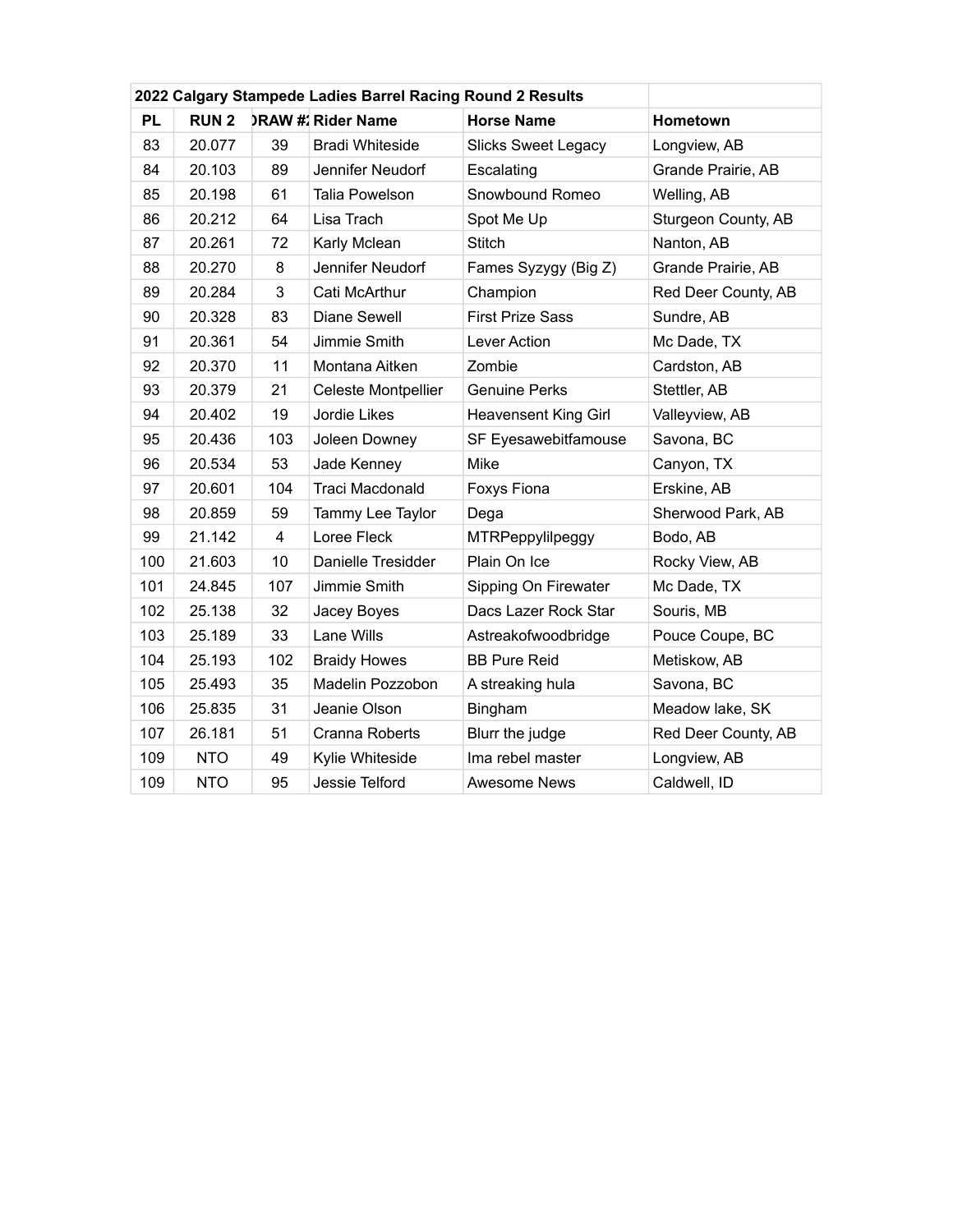|                | 2022 Calgary Stampede Ladies Barrel Racing Round 1 Results |     |                           |                             |                       |
|----------------|------------------------------------------------------------|-----|---------------------------|-----------------------------|-----------------------|
| <b>PL</b>      | <b>RUN1</b>                                                |     | <b>DRAW Rider Name</b>    | <b>Horse Name</b>           | Hometown              |
| $\mathbf{1}$   | 15.720                                                     | 153 | Nancy Leischner           | <b>Famous French Master</b> | Olds, AB              |
| $\overline{2}$ | 15.727                                                     | 31  | Jennifer Neudorf          | Escalating                  | Grande Prairie, AB    |
| 3              | 15.744                                                     | 81  | Dawn Vandersteen          | JR Royal Cash               | Austin, MB            |
| 4              | 15.754                                                     | 45  | Rylee McKenzie            | <b>GKS French Fries</b>     | St. Paul, AB          |
| 5              | 15.814                                                     | 112 | Kareen Warren             | Minor                       | Medicine hat, AB      |
| 6              | 15.832                                                     | 166 | Virginya Foran            | Paleface                    | Bastrop, TX           |
| 7              | 15.863                                                     | 4   | Cranna Roberts            | Kn born this way            | Red Deer County, AB   |
| 8              | 15.885                                                     | 125 | <b>Shelby George</b>      | Mr. Golden Jess             | Killam, AB            |
| 9              | 15.909                                                     | 133 | Val Gillespie             | Shus dashing dude           | Duchess, AB           |
| 10             | 15.910                                                     | 51  | Debbie Knudsen            | Banknstocksnparadise        | Strathmore, AB        |
| 11             | 15.915                                                     | 88  | <b>Bayleigh Choate</b>    | Hail to be famous           | Fort Worth, TX        |
| 12             | 15.923                                                     | 146 | Amanda Porter             | Miss Kiddy Dual             | Moosomin, SK          |
| 13             | 15.936                                                     | 80  | <b>Brooke Wills</b>       | Fames To Blame              | Kamloops, BC          |
| 14             | 15.937                                                     | 103 | Lyric Strzepek            | <b>CMB Rocketgirl</b>       | Ardmore, AB           |
| 15             | 15.952                                                     | 18  | Janet Moen                | Willow                      | Stewart Valley, SK    |
| 16             | 15.991                                                     | 170 | Cati McArthur             | Champion                    | Red Deer County, AB   |
| 17             | 16.017                                                     | 5   | Jimmie Smith              | Sipping On Firewater        | Mc Dade, TX           |
| 18             | 16.022                                                     | 32  | Bobbi Henderson           | Howes Turnem Tight          | Alix, AB              |
| 19             | 16.026                                                     | 6   | <b>Taylour Russell</b>    | PerkstaParadise             | Conrad, MT            |
| 20             | 16.033                                                     | 86  | Vanessa Salisbury         | Mito Judge Jaxon            | Claresholm, AB        |
| 21             | 16.048                                                     | 12  | <b>Braidy Howes</b>       | <b>BB Pure Reid</b>         | Metiskow, AB          |
| 22             | 16.062                                                     | 19  | Ferrah Fogg               | Turnpike country            | Sheho, SK             |
| 23             | 16.067                                                     | 76  | <b>Kate Harris</b>        | Eyedream of Fame            | 150 Mile House, BC    |
| 24             | 16.078                                                     | 167 | Jordyn Tresidder          | Striken It Rich             | Rocky View County, AB |
| 25             | 16.108                                                     | 140 | Sonya Dodginghorse        | Docs famous                 | Tsuut'ina, AB         |
| 26             | 16.109                                                     | 60  | Suzanne DePaoli           | Themajorthriller            | Longview, AB          |
| 27             | 16.122                                                     | 57  | Kyla Simmons              | Rimes Girl                  | Kamloops, BC          |
| 28             | 16.125                                                     | 162 | Jennifer Neudorf          | Fames Syzygy (Big Z)        | Grande Prairie, AB    |
| 29             | 16.134                                                     | 48  | <b>Skyler Mantler</b>     | Oxford                      | Bassano, AB           |
| 30             | 16.135                                                     | 17  | Melissa Duff              | Im no dainty chic           | Alberta beach, AB     |
| 31             | 16.142                                                     | 141 | Celeste Montpellier       | <b>Genuine Perks</b>        | Stettler, AB          |
| 32             | 16.149                                                     | 68  | Lisa Trach                | Spot Me Up                  | Sturgeon County, AB   |
| 33             | 16.150                                                     | 44  | Melissa Anderson          | Paystreak                   | Lloydminster, SK      |
| 34             | 16.160                                                     | 100 | <b>Taylor Manning</b>     | Justmoveslikejagger         | Yellowhead County, AB |
| 35             | 16.162                                                     | 109 | Trista Wilson             | Bo                          | Lloydminster, SK      |
| 36             | 16.168                                                     | 99  | Reena Robinson            | Freezie                     | Innisfail, AB         |
| 37             | 16.171                                                     | 138 | Jennifer Hewko            | Haidas Holiday              | Sexsmith, AB          |
| 38             | 16.176                                                     | 62  | <b>Chelsey Finkbeiner</b> | Sir Volcom                  | Medicine Hat, AB      |
| 39             | 16.182                                                     | 117 | Lane Wills                | Astreakofwoodbridge         | Pouce Coupe, BC       |
| 40             | 16.190                                                     | 10  | Traci Macdonald           | Foxys Fiona                 | Erskine, AB           |
| 41             | 16.206                                                     | 3   | Shayna Weir               | Moons Dyna                  | Ponoka, AB            |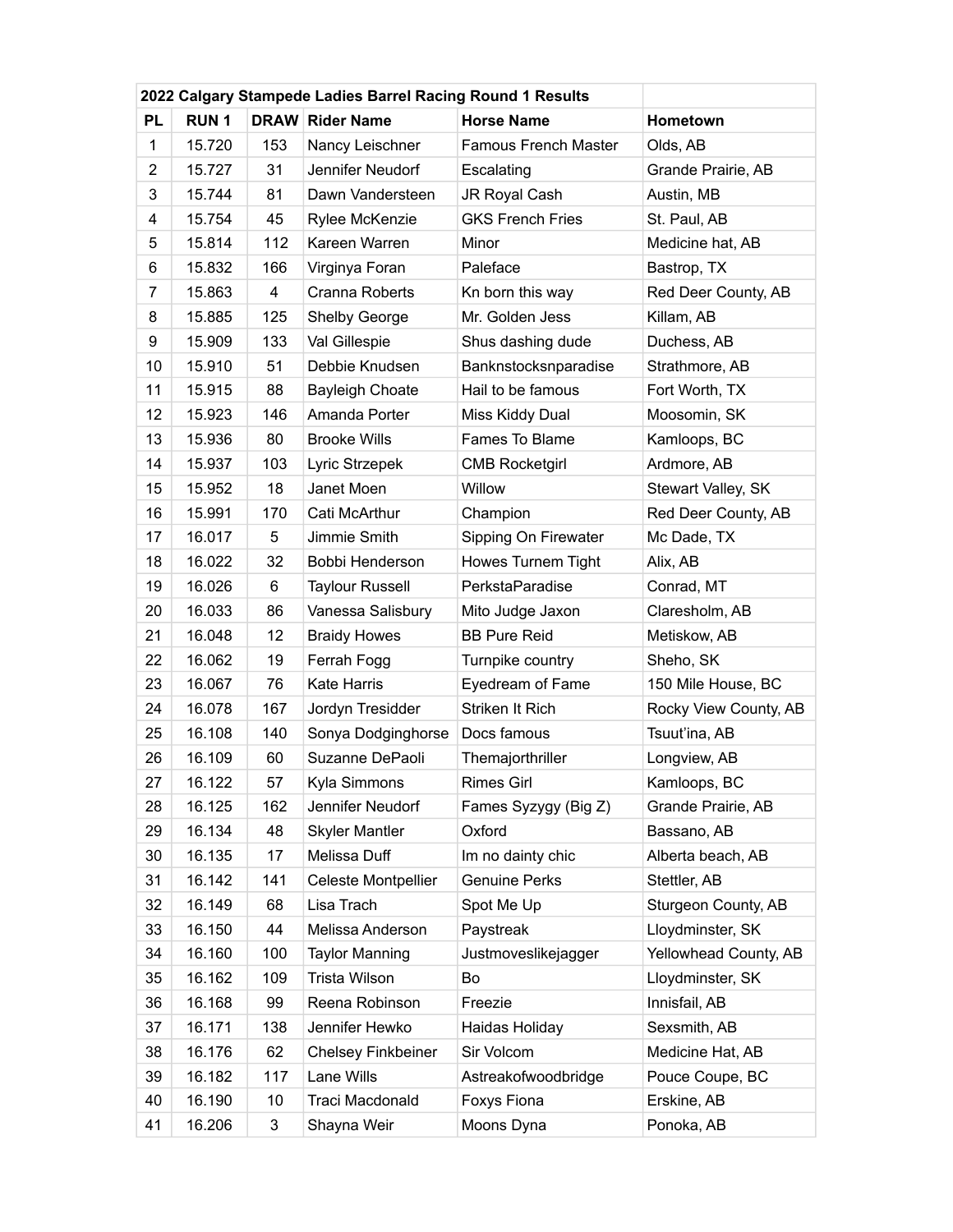|           | 2022 Calgary Stampede Ladies Barrel Racing Round 1 Results |     |                        |                             |                       |
|-----------|------------------------------------------------------------|-----|------------------------|-----------------------------|-----------------------|
| <b>PL</b> | <b>RUN1</b>                                                |     | <b>DRAW Rider Name</b> | <b>Horse Name</b>           | Hometown              |
| 41        | 16.206                                                     | 98  | Rene Leclercq          | Preppies Last Graceln       | Clive, AB             |
| 43        | 16.250                                                     | 114 | Jessie Telford         | Fast Lane To Fame           | Caldwell, ID          |
| 44        | 16.251                                                     | 14  | Kareen Warren          | Hitch                       | Medicine hat, AB      |
| 45        | 16.253                                                     | 149 | Jules Hrdlicka         | Moneys Super Lucky          | Cypress County, AB    |
| 46        | 16.254                                                     | 96  | Toni Dixon             | Cowboys Fame                | Foothills, AB         |
| 47        | 16.255                                                     | 61  | Jennifer Kalafatic     | Rockin the guns             | Caldwell, ID          |
| 48        | 16.259                                                     | 94  | Jerri Duce             | Darn Wright Imfamous        | Okotoks, AB           |
| 49        | 16.260                                                     | 13  | <b>Taylor Manning</b>  | Little Sexcee Cowboy        | Yellowhead County, AB |
| 50        | 16.288                                                     | 15  | Cora Guest             | MR Jack Perry (Chopper)     | Lloydminster, SK      |
| 51        | 16.307                                                     | 64  | Kalli-Rae Beebe        | <b>Bomber</b>               | Big River, SK         |
| 52        | 16.310                                                     | 113 | Madelin Pozzobon       | A streaking hula            | Savona, BC            |
| 53        | 16.323                                                     | 154 | <b>Taralyn Musfelt</b> | Kodi                        | Medicine Hat, AB      |
| 54        | 16.327                                                     | 129 | <b>Taylor Cherry</b>   | Noonday Moon                | Crooked creek, AB     |
| 55        | 16.334                                                     | 144 | Jordie Likes           | <b>Heavensent King Girl</b> | Valleyview, AB        |
| 56        | 16.336                                                     | 27  | Reena Robinson         | <b>Toothpick</b>            | Innisfail, AB         |
| 57        | 16.338                                                     | 66  | <b>Kirsty White</b>    | Taledega                    | Big Valley, AB        |
| 58        | 16.344                                                     | 136 | Ashtyn Wald            | One Bad Judy                | Grimshaw, AB          |
| 59        | 16.355                                                     | 59  | Karly Mclean           | <b>Stitch</b>               | Nanton, AB            |
| 60        | 16.366                                                     | 174 | Carolynn Knapp         | Lynx Java Honor             | Mayerthorpe, AB       |
| 61        | 16.375                                                     | 54  | Karli Haeberle         | Salty                       | Viking, AB            |
| 61        | 16.375                                                     | 176 | Karli Haeberle         | Salty                       | Viking, AB            |
| 63        | 16.376                                                     | 35  | Kelsey Meston          | <b>Black Dog Drift</b>      | Stettler, AB          |
| 64        | 16.381                                                     | 22  | <b>Bayleigh Choate</b> | LK Heza fame                | Fort Worth, TX        |
| 64        | 16.381                                                     | 65  | Dayna Sewell           | Key To A Fast Chic          | Sundre, AB            |
| 66        | 16.398                                                     | 110 | Jennifer Neudorf       | <b>UX Kimmitted ta Fame</b> | Grande Prairie, AB    |
| 67        | 16.400                                                     | 105 | <b>Bradi Whiteside</b> | <b>Slicks Sweet Legacy</b>  | Longview, AB          |
| 68        | 16.416                                                     | 25  | Brooke Akune           | SR Turn n Six Moons         | New Dayton, AB        |
| 69        | 16.429                                                     | 150 | Vicki Kenworthy        | DS Vegas Sun                | Wainwright, AB        |
| 70        | 16.442                                                     | 71  | Raelyn Hoy             | <b>Filoslil Dry Doc</b>     | Nanton, AB            |
| 71        | 16.451                                                     | 40  | Diane Sewell           | <b>First Prize Sass</b>     | Sundre, AB            |
| 72        | 16.462                                                     | 72  | Tea Hataley            | Boondini on fire            | Yellowhead County, AB |
| 73        | 16.463                                                     | 87  | Cranna Roberts         | Blurr the judge             | Red Deer County, AB   |
| 74        | 16.464                                                     | 77  | Tammy Lee Taylor       | Dega                        | Sherwood Park, AB     |
| 75        | 16.479                                                     | 161 | Alicia Udall           | Goin Perfect (Naughty)      | Taber, AB             |
| 76        | 16.483                                                     | 120 | Joleen Downey          | Unnleashed Perfection       | Savona, BC            |
| 77        | 16.493                                                     | 24  | Lindsay Kruse          | Marthasspeedinbullet        | Fromberg, MT          |
| 77        | 16.493                                                     | 82  | Jimmie Smith           | Lever Action                | Mc Dade, TX           |
| 79        | 16.505                                                     | 43  | Halle Bedwell          | Lena                        | Streamstown, AB       |
| 80        | 16.516                                                     | 8   | Katie Jackson          | Ts Halos Champ              | Millarville, AB       |
| 81        | 16.535                                                     | 123 | Kayley Anderson        | <b>Broomstick</b>           | Minburn, AB           |
| 82        | 16.539                                                     | 148 | Sasha Noval            | Preppies Last Judge         | Granum, AB            |